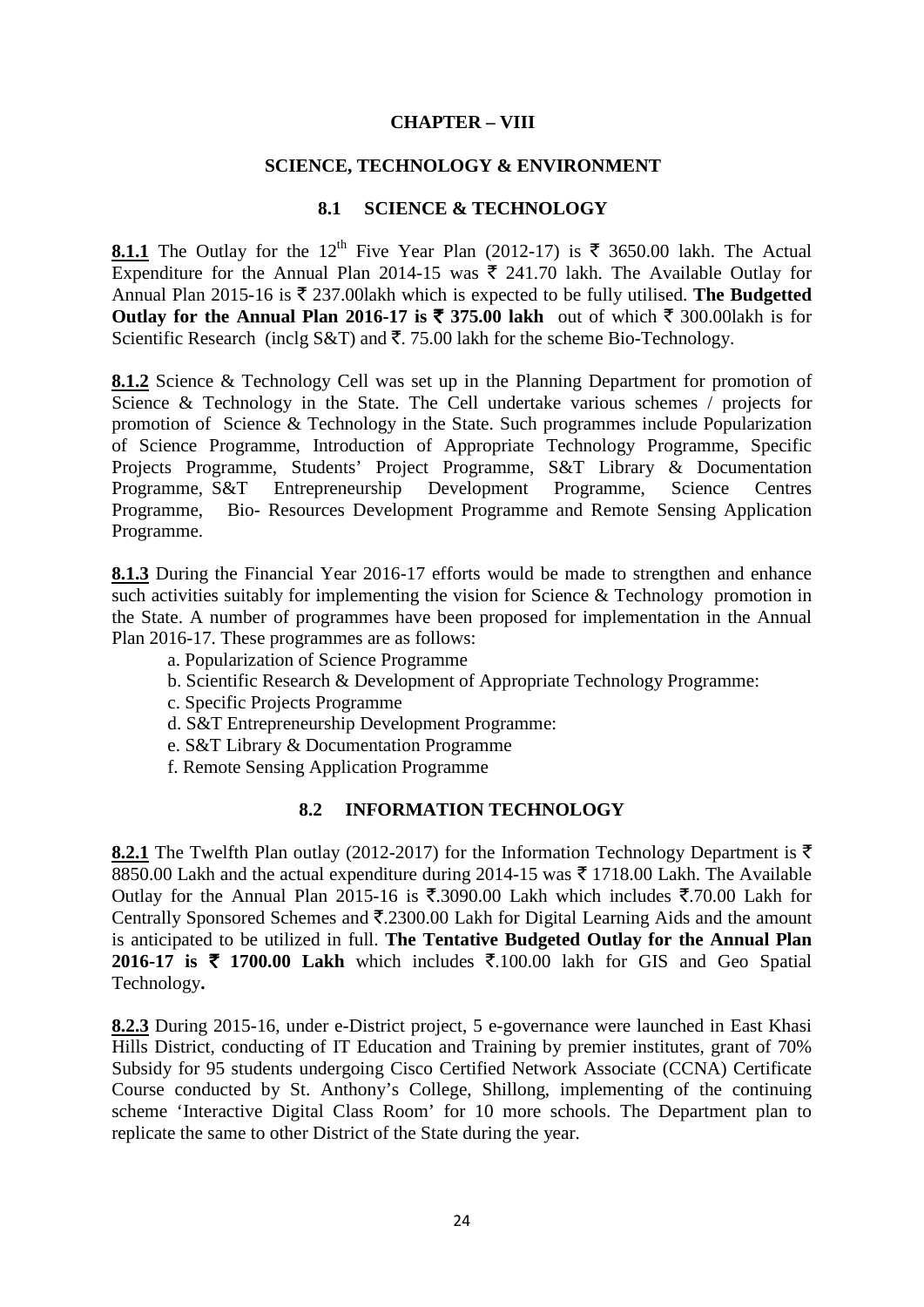## **8.2.4 Important schemes/projects/initiatives proposed to be taken up and targeted for 2016-17:**

- 1. Roll out of e-governance services under e-District projects across the State
- 2. National Optical Fibre Network (NOFN) Project
- 3. Implementation of Public WiFi in Shillong and Tura
- 4. Implementation of Digital Classrooms to schools and colleges
- 5. Implementation of the centralized solution for Geographical Information System (GIS)
- 6. Capacity Building and ICT Training of Government Officials, etc:
- 7. Solar Panel for CSC

# **8.3 ECOLOGY AND ENVIRONMENT**

**8.3.1** The Twelfth Plan (2012-2017) Approved Outlay for Ecology and Environment Sector is  $\overline{\xi}$ . 1000.00 lakh. The actual expenditure during the 1<sup>st</sup> three years of the 12<sup>th</sup> Five Year Plan was  $\bar{\xi}$ . 345.73 lakh. The Available Outlay for 2015-16 is  $\bar{\xi}$ . 95.00 lakh and the anticipated expenditure is  $\bar{\xi}$ . 95.00 lakh. **The Tentative Budgeted Outlay for the Annual Plan 2016-17 is** `**. 100.00 lakh.** 

**8.3.2** The State Government through the State Forest & Environment Department is taking up various schemes of afforestation, creation & maintenance of nurseries, urban aesthetic & roadside plantations, construction of public sanitary blocks, publicity and awareness measures etc.

# **8.4 FORESTRY & WILDLIFE**

**8.4.1** The Approved Outlay for the 12th plan period is  $\bar{\tau}$ . 32600.00 lakh. The actual expenditure during the 1<sup>st</sup> three years of the 12th five year Plan was  $\bar{\xi}$ . 6917.23 lakh. The Available Outlay for the Annual plan 2015-16 is  $\bar{\tau}$ . 4500.00 lakh which includes  $\bar{\tau}$ . 215.00 lakh as State Share and  $\bar{\tau}$ . 1935.00 lakh as Central Share for CSS. The anticipated expenditure is  $\bar{\tau}$ . 4500.00 lakh. **The Tentative Budgeted outlay for the Annual Plan 2016-17 is** `**. 4800.00 lakh which includes** `**. 2000.00 lakh for CSS.**

**8.4.2 Schemes proposed for 2016-17 :-** Normal Schemes of Forest & Wildlife sector implemented during the Annual Plan 2015-16 will be continued during the Annual Plan 2016-17 as follows :-

- Education & Training
- Survey of Forest Resources
- Communication and Buildings
- Statistical Planning & Evaluation
- Forest Conservation and Development.
- Plantation schemes
- Preservation of Wildlife and maintenance of Zoological Park & Public Garden
- Forest Research
- Contribution to Eco-Development Society
- Assistance to Public Sector and other Undertakings.

 Besides the State Plan schemes, Centrally Sponsored Schemes will also be implemented during 2016-17 viz., the Integrated Forest Protection Scheme for which 90% of the total outlay is funded by the Ministry of Environment & Forests. The scheme is divided into the following components i.e, i) Forest Fire Control & Management, ii) Strengthening of